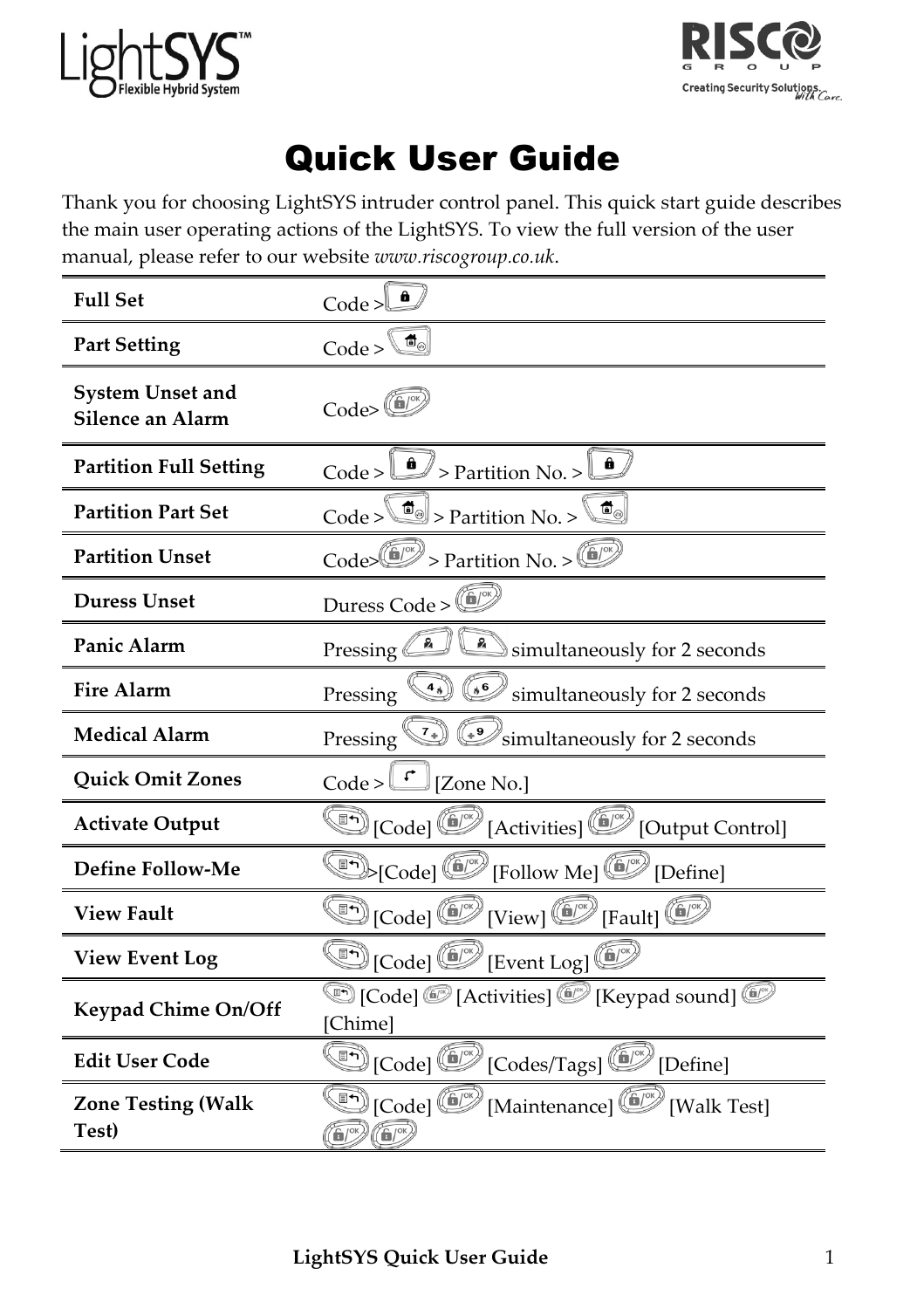



# Indicators:

 (Power): On: Power OK, No faults Off: No power Rapid Flash: System fault

 $\sqrt{\text{(Ready)}}$ : On: Ready to set Off: Not ready to set Slow Flash: Ready to set with open Exit/Entry zone

# $\bigcup$  (Set) / RED LED

On: System armed (Full or Part set) Off: System unset Slow Flash: System is in Exit Delay

Rapid Flash: Alarm

 (Tamper) : On: Tamper alarm Off: No tamper alarm

## $\bigoplus$  (Part set / Omit):

On: System armed at Part set / Omitted zones in the system Off: No omit zones



On: Fire alarm Off: No fire alarm Flash: Fire fault

## Edit User Code

- 1. From the main display press  $\bullet$
- 2. Enter master code (Default code 1234) followed by  $\left(\begin{matrix} \boxed{0} \\ \end{matrix}\right)$ .
- 3. Scroll to the option Codes/Tags >  $\binom{6}{2}$ .
- 4. Scroll to Define and press  $\circled{1}$ .
- 5. Select a user and press  $\left(\begin{matrix} 6 \\ 7 \end{matrix}\right)$ .
- 6. Select Edit Code and press  $\circled{F}$ .
- 7. Enter the new code followed by  $\left(\frac{f(x)}{x}\right)^{n}$ .
- 8. To edit user label scroll to Edit Label and enter label.
- 9. Repeat the above steps for additional codes.

## Assign Proximity Tag

- 1. Follow steps 1-5 of the Edit User Code above.
- 2. Select (Re) Write tag press  $\left(\begin{matrix} m\\ m \end{matrix}\right)$ .
- 3. Within 10 seconds, approach the proximity tag to the keypad.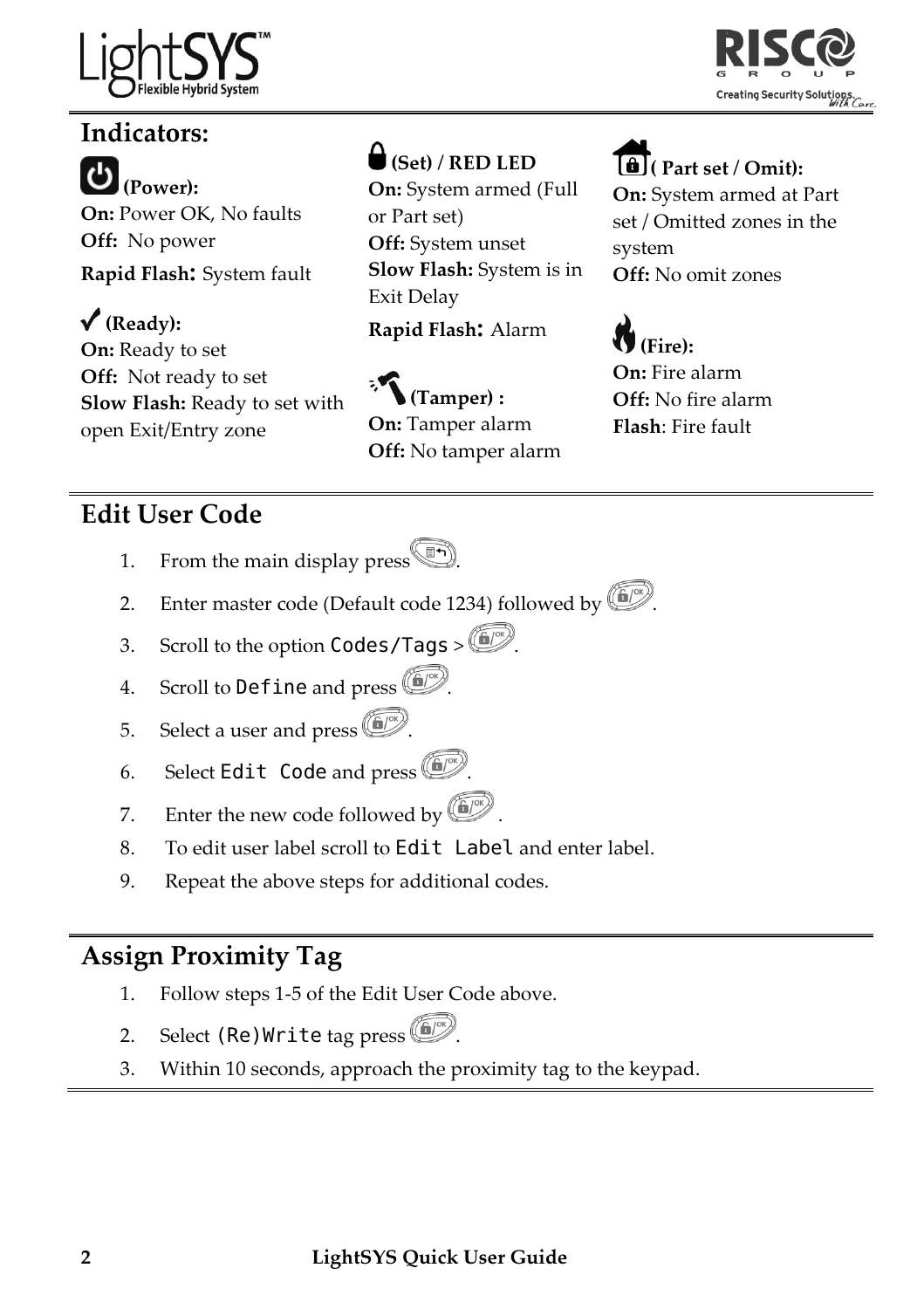



#### Setting and Changing System Time and Date

- 1. Press and enter grand master code followed by  $\left(\frac{m}{n}\right)^{\infty}$ .
- 2. Using the arrow keys, scroll to the option Clock and press  $\left(\frac{d}{d}\right)^{1/2}$ .
- 3. The display will show Time and Date. Press  $\left(\begin{matrix}\infty\\ \infty\end{matrix}\right)$ .
- 4. Enter the correct time in 24-hour format and date. For entering the date use the  $\bigcup_{n=1}^{\infty}$  $\left| \cdot \right|$  keys to move the cursor and the  $\left( \frac{\pi}{\sqrt{2}} \right)$  key to toggle among the choices.
- 5. Press  $\left(\widehat{\mathbf{b}}\right)^{s}$  to save your settings.

### SMS Control Commands

Controlling the System through SMS

(Note: Available only if your LightSYS is equipped with the GSM module)

| Operation                                   | <b>SMS Message Structure</b>      | <b>Example</b> |
|---------------------------------------------|-----------------------------------|----------------|
| Set all partitions of a user code           | [Code] S                          | 1234S          |
| Set all partitions to Part Setting          | $[Code]$ $P$                      | 1234P          |
| Unset all partitions of a user<br>code      | [Code] US                         | 1234US         |
| Set by partition                            | [Code] S [Partition No.]          | 1234S1         |
| Part set by partition                       | [Code] P [Partition No.]          | 1234P1         |
| Unset by Partition                          | [Code] US [Partition No.]         | 1234US1        |
| Omit a zone                                 | [Code] OM [zone number]           | 1234OM05       |
| Un-omit a zone                              | [Code] UNOM [zone No.]            | 1234UNOM05     |
| Activate Output                             | [Code] POON [PO No.]              | 1234POON1      |
| Deactivate Output                           | [Code] POOFF [PO No.]             | 1234POOFF1     |
| Change FM number                            | [Code] FMPHONE [FM serial number] | 1234FMPHONE 3  |
|                                             | NEW [New Phone No]                | NEW0529692345  |
| Get system status                           | [Code] ST                         | 1234ST         |
| Get last alarm memory                       | [Code] AL                         | 1234AL         |
| Get SIM credit level (for<br>prepaid cards) | [Code] CR                         | 1234CR         |

#### Examples:

To set the system send SMS: 1234S

To set partition 1 and 2 send SMS: 1234S12

To unset partition 1 send SMS: 1234US1

#### Notes:

1. Command words are not case sensitive (they can contain both capital, small or mixed letters).

2. A separator between command words is not required, although it is accepted.

3. Default grand master code is 1234.